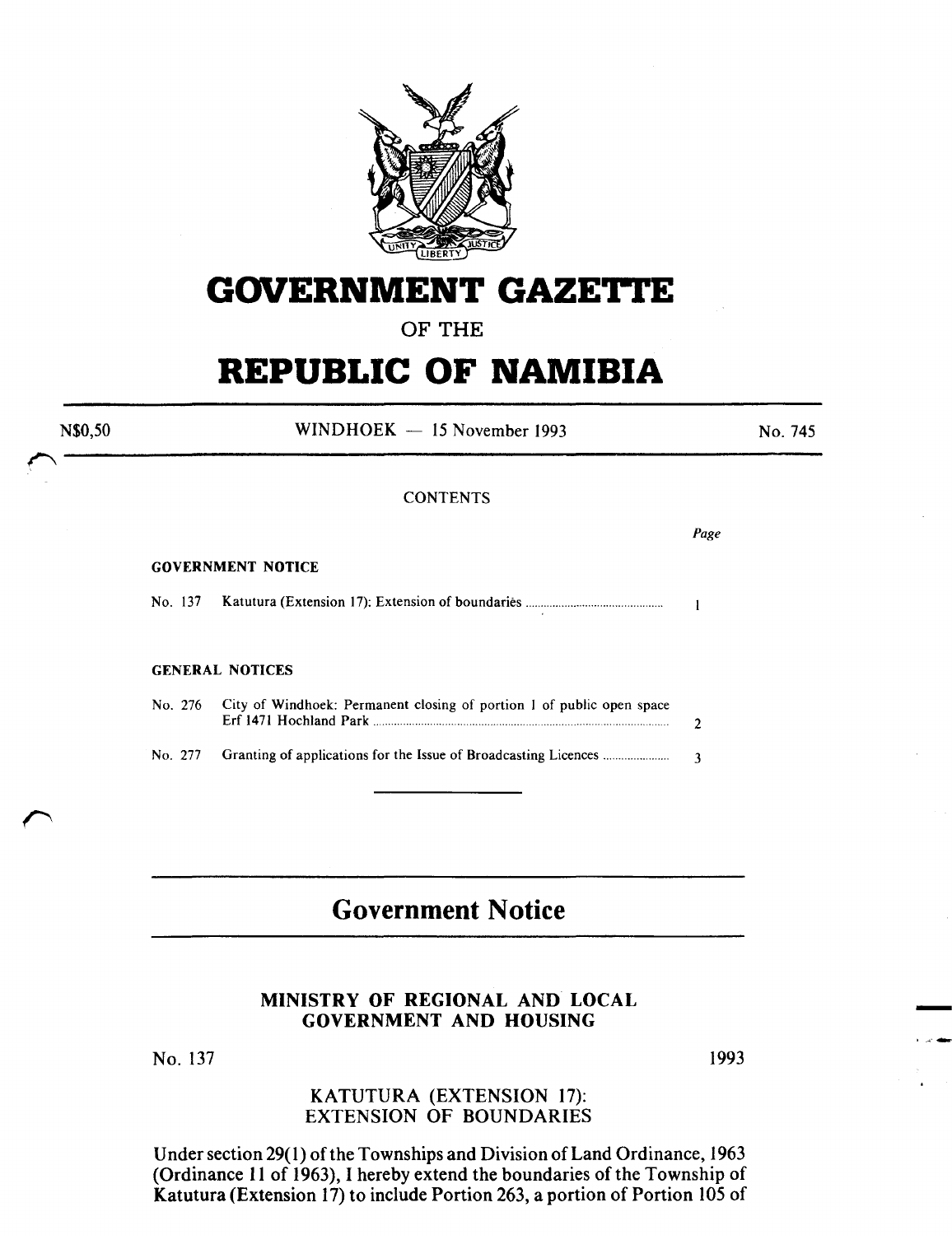the farm Windhoek Town and Townlands No. 31, situated in the Registration Division "K" and represented by Cadastral Diagram A859/90, which shall at all times lie open to inspection at the office of the Surveyor-General, Windhoek during normal office hours.

The property so included shall be known as Erf 2459, Katutura (Extension 17).

DR. L. AMATHILA MINISTER OF REGIONAL AND LOCAL GOVERNMENT<br>AND HOUSING

Windhoek, 18 October 1993

# General Notices

#### CITY OF WINDHOEK

 $No. 276$  1993

-

PERMANENT CLOSING OF PORTION I OF PUBLIC OPEN SPACE ERF 1471 HOCHLAND PARK

Notice is hereby given in terms of article 50(3)(a) of the Local Authorities Act of 1993 (Act 23 of 1992) that the Municipality of Windhoek proposes to close permanently the undermentioned portions as indicated on plan  $P/3087/A$ which lies for inspection during office hours at the office of the Town Planner, Room 702, Municipal Offices, Independence Avenue.

### Portion 1 of Public Open Space Erf 1471 Hochland Park

Objections to the proposed closing are to be served on the Director, Local Authorities and Development Planning, Private Bag 13289, and the Town Clerk, P.O. Box 59, Windhoek, within 30 days after the appearance of this notice in accordance with article 50(3)(a) of the above Act.

J.G.B. BLIGNAUT TOWN CLERK